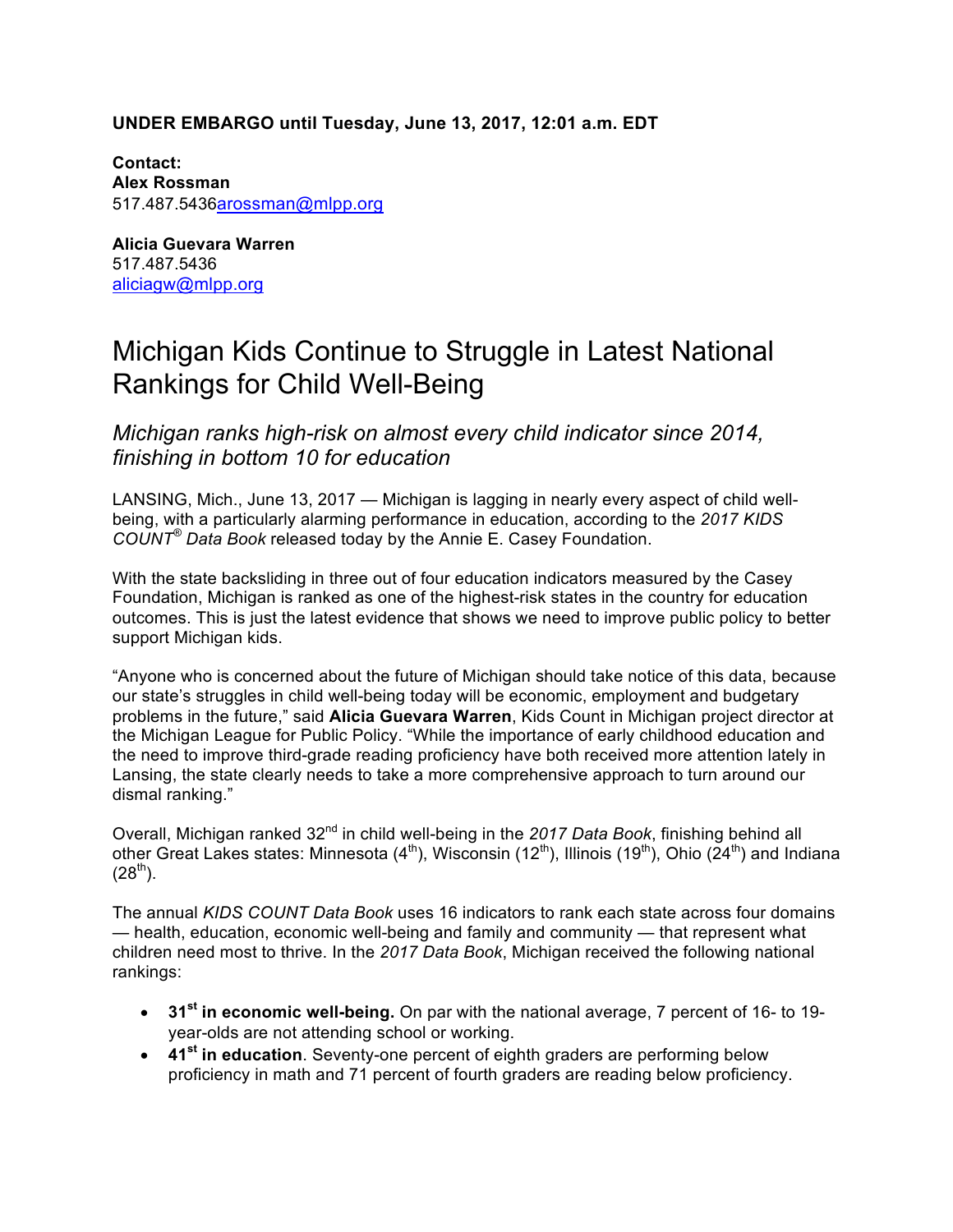- **29th in family and community.** Since 2009, the percentage of children living in highpoverty areas has remained unchanged at 17 percent.
- **17th in health.** A bright spot for Michigan is the percentage of children with health insurance. Just 3 percent of Michigan children lack coverage, an improvement on the national average of 5 percent.

"Michigan lawmakers are always talking about ways to make Michigan a more appealing state, but no one is going to want to stay or move here to raise a family when our kids don't have an opportunity to thrive," said **Gilda Z. Jacobs**, president and CEO of the Michigan League for Public Policy. "Minnesota is consistently one of the top states in the nation in child well-being. They don't achieve that by cutting taxes — they achieve that by investing in education from preschool to higher education and other state services that people need. That is what Michigan legislators should be looking to emulate."

The *KIDS COUNT Data Book* illustrates that Michigan's so-called recovery is still not reaching many working families. Nearly half a million Michigan kids — around one in five — live in poverty. Additionally, almost 700,000 Michigan kids — roughly one-third of the state's child population — live in a family where no parent has full-time employment. While the state's unemployment rate has improved, many parents are working multiple or seasonal jobs for meager wages and are one unexpected expense away from a financial crisis.

Child poverty as a whole — as well as the 17 percent of kids living in high-poverty neighborhoods — are of concern for the state, and Michigan legislators should pursue a twogeneration policy strategy that would better help kids and their parents thrive. This approach should include introducing affordable child care, equitable workplace policies, higher wages and investment in adult education.

"The U.S. continues to have one of the highest child poverty rates among all developed countries," said **Laura Speer**, associate director of policy reform and advocacy for the Annie E. Casey Foundation. "This unfairly burdens our young people and the nation, costing an estimated \$500 billion a year in reduced economic opportunities and increased health and criminal justice-related costs."

To fix these problems in Michigan, the League recommends: improving access and quality of prenatal care in Michigan; ensuring access to affordable, quality child care by raising eligibility levels for state child care subsidies and reforming the current system; and restoring the state Earned Income Tax Credit to 20 percent of the federal credit.

Supplementing the Casey Foundation's look at nationwide data through the *2017 KIDS COUNT Data Book* is the annual *Kids Count in Michigan Data Book* from the Michigan League for Public Policy. The Michigan Data Book has state-level and county-by-county data and rankings. The two reports work in concert to annually illustrate where child well-being stands in America, in Michigan and in each county.

## **Release Information**

The *2017 KIDS COUNT Data Book* will be available June 13 at 12:01 a.m. EDT at www.aecf.org. Additional information is available at www.aecf.org/databook, which also contains the most recent national, state and local data on hundreds of indicators of child well-being. Journalists interested in creating maps, graphs and rankings in stories about the *Data Book* can use the KIDS COUNT Data Center at datacenter.kidscount.org.